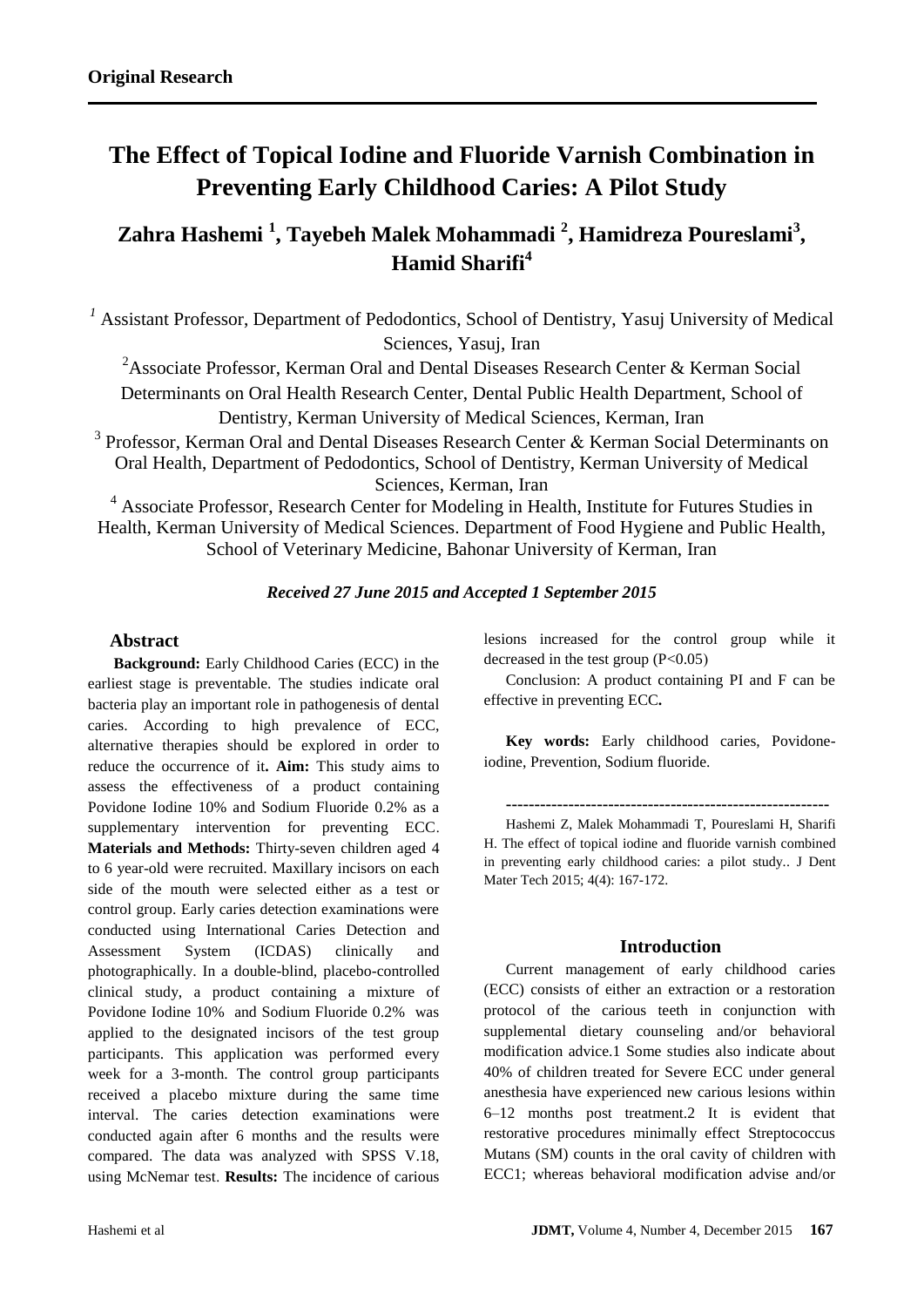supplemental dietary counseling are complex approaches to reduce ECC. Furthermore, the compliance rates regarding the at home selfmanagement/personal use of therapeutic agents yield variable ECC rates and results, and is contingent upon self reporting. Existing preventive practices aiming to reduce ECC include clinical topical fluoride application and/or at-home fluoride use .

To date, the most commonly used preventive agents in the management of ECC include fluoride gel application, fluoride varnish, chlorhexidine varnish, povidone iodine10%, and xylitol oral syrup. The use of a topical or systemic fluoride is the most effective protocol in the prevention and control of ECC of very young children.1 However, sufficient tooth structure, especially enamel, is essential in order for fluoride to act as a re-mineralization agent by decreasing the demineralization process. In addition, fluoride do not reduce or prevent the level of SM in saliva but only cause remineralization of early carious lesions.3

Numerous studies have documented the instant bactericidal effect of povidone iodine 10% and its effect on SM (effect in decreasing the salivary counts of SM in children with ECC4, 5,6 as well as a reduction rate up to 61% in caries recurrence at one year follow up7, 8 ). Povidone-iodine has also been used in conjunction with fluoride by researchers as a bacteriostatic and cariostatic agent.9 The US Food and Drug Administration has approved 10% povidone iodine as a safe pre-surgical disinfectant to the skin and mucous membranes of children(1).

Lopez et al., studied a group of 12-19 month old participants who received a povidone-iodine mixture every 2 months for 12 months as an anti-caries agent. They concluded that the use of topical antimicrobial therapy decreases the incidences of ECC in high-risk children. 10 A study showed the combine preparation of fluoride and povidone-iodine decreased the caries rate of up to 13% as compared to the use of fluoride varnish alone. For the test group, the preparation was applied to tooth surfaces 2-3 times during a 9-month protocol period, where only 41% of children developed new carious lesions. (11)

Some studies have recommended the use of fluoride combined with an antibacterial agent, especially for children with limited access to oral health care services. 12 It is noteworthy to stress that topical fluoride application alone cannot be of a protective nature against cariogenic bacteria. The current research recommendations support the use of combination Fluoride and antibacterial agents like chlorhexidine and povidone-iodine 13, 14. The therapeutical application of fluoride is considered effective when used in conjunction with antibacterial agents like chlorhexidine or povidone-iodine in attempts to target the cariogenic bacteria. However, it is prudent to use fluoride concentrations that are non-toxic or that do not result in fluorosis. Given the fact that a 0.2% topical sodium fluoride product is the safest weekly dose, this study hypothesized the effect of 0.2% sodium fluoride (NaF) in combination with 10% povidone-iodine as a therapeutic agent to control ECC incidence

# **Materials and Methods**

In a double-blind, placebo-controlled clinical settings, 37 healthy kindergarten children with existing early signs of ECC (white spots) were voluntary recruited from the city of Kerman. The participants were selected from the patient pool of community referrals to the Faculty of Dentistry, Department of Pediatric Dentistry at Kerman University of Medical Sciences in Iran. The sample size was calculated at n=25 by observing prevalence of dental caries among preschool children, up to  $72\%$ , and the parameters α=5% and β=20%, which is similar to the rates of previous relevant studies<sup>4,5</sup>. In order to account for dropout rates, a final number of 37 subjects were selected. Furthermore, the current study is an exploratory pilot study. The exploratory studies need smaller sample size. The inclusion criteria are represented in Figure 1.

Prior to the study, the Ethics Committee of Kerman University of Medical Sciences (K/90/228) approved the research project where all volunteer participants' parents were fully informed and agreed to participate by signing the appropriate informed consent forms. In accordance with the Kerman University ethical guidelines, participants also received complimentary restorative procedures at the end of the study protocol with parental consent.

A combination of NaF0.2% and povidone-iodine 10% was prepared in the Faculty of Pharmacy at Kerman University of Medical Sciences for the test product as well as the placebo combinations (Table 1). This combination dose preparation was not considered a new therapeutic agent since these products are currently being used separately. However for the purpose of this study, the products were combined.

Povidone-iodine solution alone is a water soluble compound that liberates iodine, which has antimicrobial action. The slow release of iodine from povidone-iodine then facilitates the long term antibacterial effect.<sup>15</sup> With this selected combination, the bond capacity of povidone-iodine is saturated by iodine and therefore the two compounds cannot interact with one another. Additionally, fluoride does not form a chemical bond with povidone-iodine and is available as free form. <sup>5, 9</sup> A toffee flavor was then added to both the test and placebo in order to enhance the taste and increase compliance for the child participant. This sticky end-product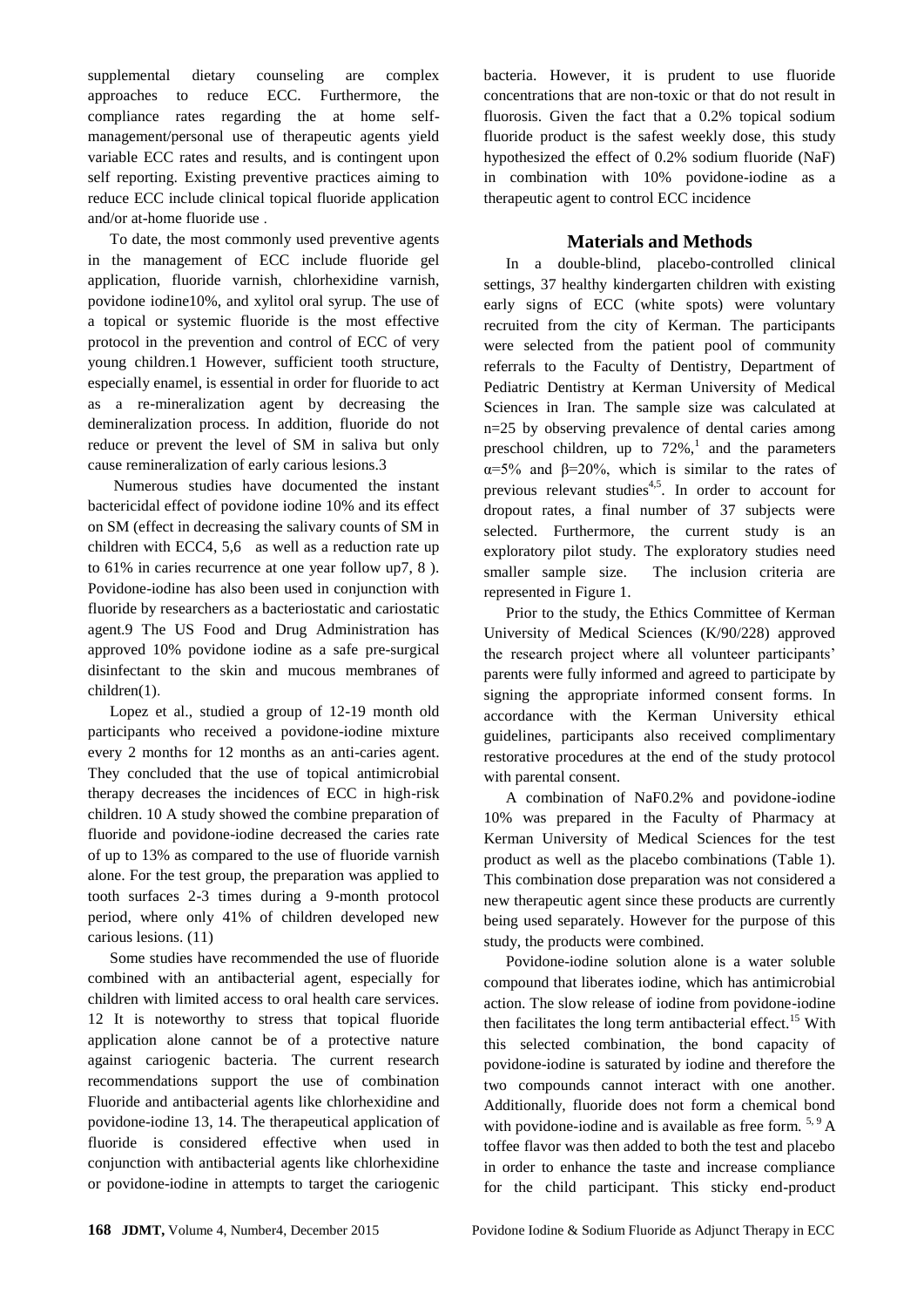compound will then adhere to surfaces of teeth similar to that of fluoride varnish. The compound was stored in closed containers in a moisture-free environment at the refrigerator temperature.<sup>16</sup>

Regard to every participant child had both control and test teeth and participants' mouths were divided into two quadrants, one quadrant as the test site and one as the control, there was no need for randomization during the subject selection process. However, the site where each subject was to receive each product was randomly selected according to Head or Tail. One tooth on the right and one on the left quadrant were selected as either the test or control tooth, and the order was reversed for the remaining half. The operator of the protocol did not have any prior knowledge about the test or the control sites. In an effort to relative uniformity all of the subjects in relation to oral hygiene and fluoride intake, the researchers distributed Darougar children's toothpaste (from Kaf Co., Iran) at the beginning of the study for all participants to use.

Dental caries examinations were conducted by utilizing the International Caries Detection and Assessment System (ICDAS) criteria before and after interventions. The following codes were recorded on the maxillary incisors labial and proximal surfaces (Figure2). Caries detection was carried out using the defined codes, relying on visual or palpation examination after the tooth surfaces were completely clean. All clinical examinations were carried out with a round-ended probe (in order to remove additional plaque from the tooth surface and evaluate caries status) and a toothbrush or prophylactic prophy prior to each examination as recommended by supportive similar studies and by the same examiner. For the purpose of this study, the Code 1 or the existence of first visible changes was selected depending on the severity of the lesion.<sup>17</sup> The study examiner was trained on how to use the ICDAS codes and was calibrated with the chief examiner prior to the study initiation (kappa coefficient= 80%).

## Procedures

All selected teeth were air dried and evaluated under a 100-watt electric light using a dental mirror and a disposable round-ended probe again. All tooth surfaces were dried and photographed by a standard intraoral camera (Sony, α-200, Japan). The chief examiner and the study examiner recorded ICDAS code 1 from the photographs of the selected sites (85% agreement). Then, the chief examiner applied the test and placebo products on tooth surfaces once a week for three months, according to similar studies. $4, 7$  The chief examiner was blinded to the study design, the contents

of the products, and the test and control sites. The products were labeled indicative of which subject would receive what product and in which designated site. The operator followed the protocol precisely. The first order was to separate the left and right quadrants with a stainless steel matrix band (located between central incisors), where the incisor surfaces were dried with a standard gauze pad. Next, the designated product was applied to the tooth surface/s with a brush applicator for one minute every week for a 3-month duration interval. The subjects were then given the post-operative instructions of not to eat or drink for half an hour. At the end of the three-month timeline, applications of the combination product were completed and nutritional counseling along with oral hygiene instructions was administered to the parents of the participants. The parents were then asked to return to the clinic after three months for the 6-month follow-up protocol. Six months after the initiation of the study, the participant children's incisors were re-examined under the same conditions as the initial examinations to determine the caries status (active caries or arrested caries). The conditions were including using the round-ended probe, as well as the additional photographs. The collected data was analyzed by SPSS 18 soft ware and McNemar`s test. The statistical significance was defined at  $p<0.05$ .

# **Results**

Thirty-seven children were recruited and examined during the first days of the study with 25 children completing the study protocol (68% completion rate). At the six-month interval of the study, 12 participants were disqualified due to a lack of patient and parental compliance and/or the use of antibiotics during the gap study interval. Any participants were not disqualified due to toothache. The mean age of all participants for the first and second stage was between 4.6 and 4.4 years, respectively. Assessment of caries activity indicated that the caries rate was arrested in 68% of teeth in the test group as compared to that of only 6.3% for the control group. There was a significant difference between the test and control groups (P<0.001) (Tables 2).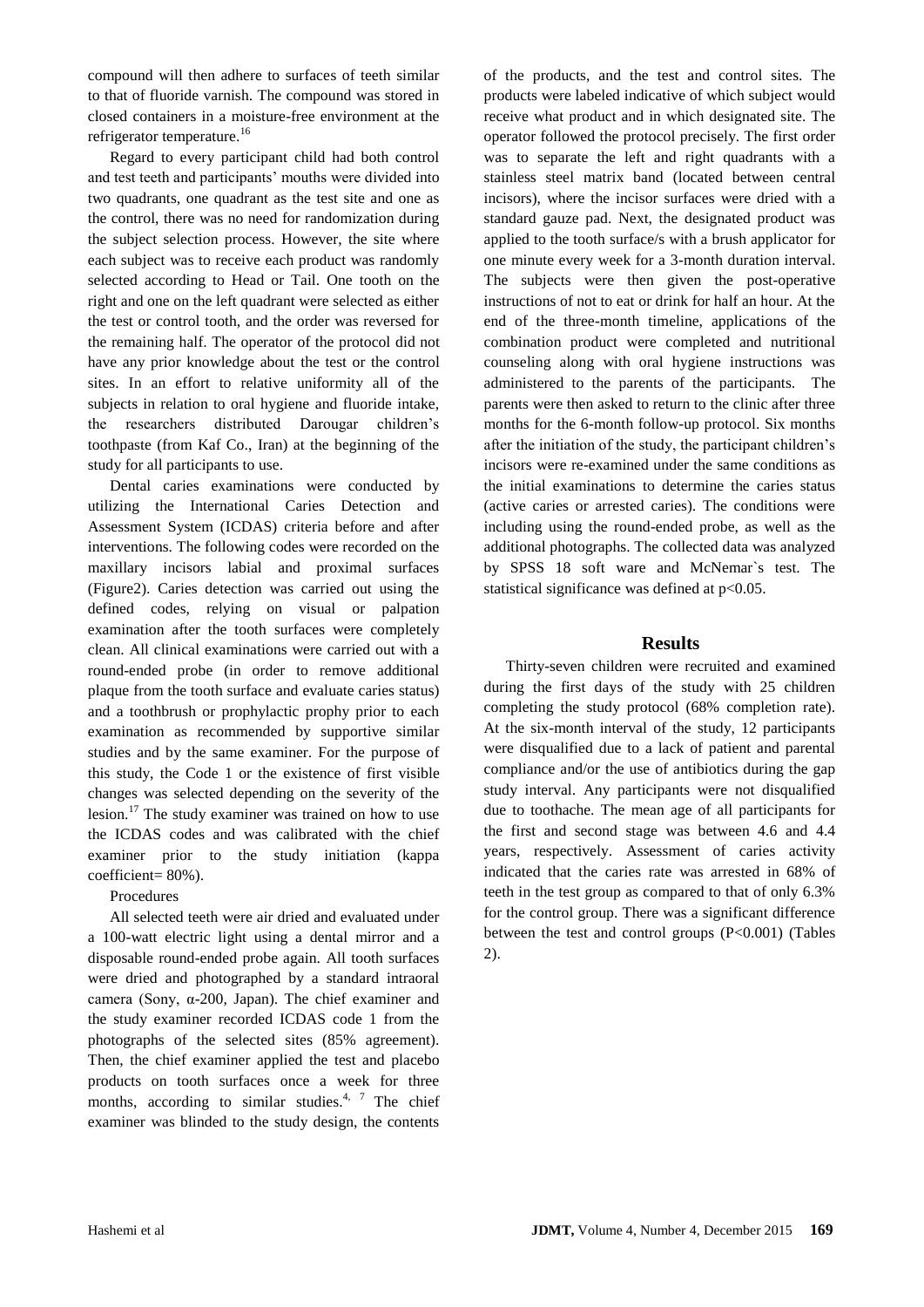

**Figure 1**. Inclusion Criteria for Study Participants



**Figure 2**. The International Caries Detection and Assessment System ICDAS) Codes & Criteria Classification Utilized for the Study

| <b>Material Composition</b>                         | <b>Test Group Composition</b> | <b>Control Group Composition</b><br>(Placebo) |
|-----------------------------------------------------|-------------------------------|-----------------------------------------------|
| Gelatin<br>Pectin                                   | 11.7%<br>14.7 %               | 16.7%<br>16.7%                                |
| Carboxymethyl Cellulose                             | 13.7 %                        | 16.7%                                         |
| Povidone-iodine $+$ Sodium Fluoride                 | $10\% + 0.2\%$                | $0.0\%$                                       |
| Plastibase (Paraffin + Low Density<br>Polyethylene) | 50.0 %                        | 50.0 %                                        |

**Table 1**. The Percentage of Test and Control (Placebo) Group Product Compositions

**Table 2**. Comparison of Caries Activity in Maxillary Incisors for the Test and Control Groups at the Second Stage of the Study (6 Month interval)

| Caries Activity | Test Group Teeth N (%) | Control Group Teeth N<br>$(\%)$ | P value |
|-----------------|------------------------|---------------------------------|---------|
| Arrested caries | 34(68)                 | 3(6.3)                          |         |
| Active caries   | 16(32)                 | 44(93.7)                        | < 0.001 |
| Total           | 50(100)                | 47(100)                         |         |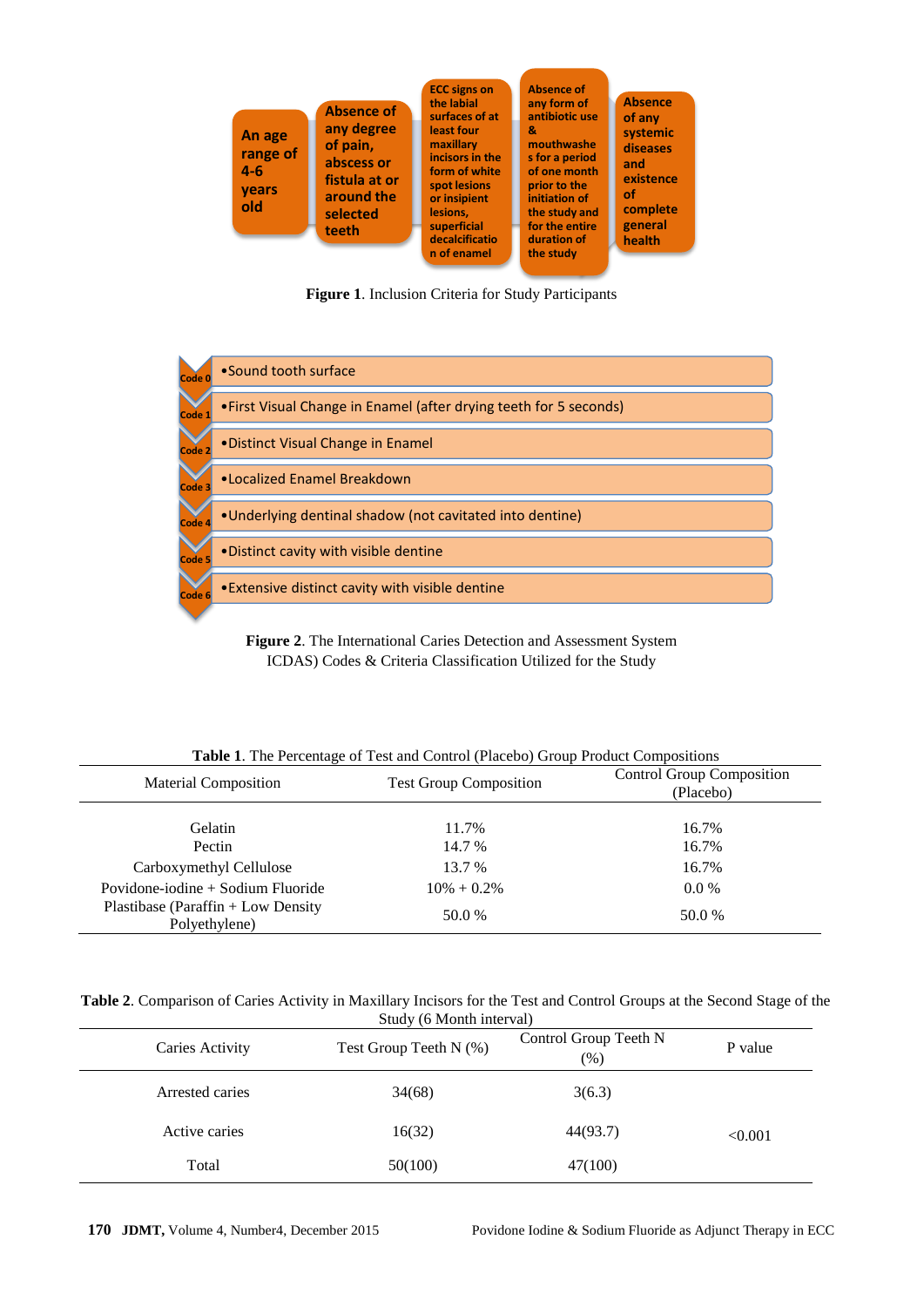# **Discussion**

For the purpose of this study, povidone-iodine was selected because it has an instant bactericidal effect and has a long track record of utilization for the surface of skin and mucosa as well as its effect on MS, as supported by a number of studies.4, 5 A fluoride concentration of NaF 0.2% was also chosen for this combination protocol. The present study demonstrated that the mean caries rates decreased after a test group application of a combination of fluoride and povidoneiodine as compared to that of a placebo application for a control group. This study found that caries activity decreased when comparing the test to the control group, as documented by findings from the Lopez et al., study. Lopez et al. concluded that the use of topical antimicrobial therapy decreases the incidences of ECC in high-risk children.10 Amin et al. indicated a significant initial decrease in SM counts at the sixmonth interval in all the children in the test group compared to those in the control group. 4 Later on, they noticed that there were no significant differences observed in SM counts between the two groups. This finding was attributed to the fact that povidone-iodine is a potent antiseptic; it immediately influences bacterial membranes, destroying SM where it does not have a long-term effect .

For the Milgron et al. study, the control group applications of only fluoride varnish, 54% of children exhibited newly developed carious lesions.11 Comparing the Milgron results with that of our study, there is a strong indication that the combination effect of fluoride and povidone-iodine on caries activity is preferred as compared to that of fluoride alone. For our study, carious lesions were arrested in the test group ten times more than the control group. Based on the results of our study and supportive similar studies, it is evident that povidone-iodine has an instant antibacterial effect when applied. Therefore, it should be used continuously and in combination with a low concentration fluoride, and in particular a NaF 0.2% as used in this study.

Children experiencing ECC are three times more susceptible to carious lesions of permanent teeth in comparison with children without the incidence of ECC, which influences their oral health related quality of life.1 Therefore, in order to decrease the rate of carious lesions for the permanent teeth, great efforts should be made to prevent and reduce the incidence of ECC rate for the deciduous teeth. In addition to parental empowerment and guidance regarding prevention of . .

early oral cavity contamination of SM for breast-fed babies and the feasible possibility of crosscontamination from mother to infant, all efforts should be made to prevent the accumulation of this bacterial species at pathologic levels with the use of topical antibacterial agents. Our study design included a combination of topical fluoride application and antibacterial agents like chlorhexidine and povidoneiodine as supported by other studies.13, 14

We have documented that the combination preparation of povidone-iodine 10% and NaF 0.2% can effectively decreases caries activity for the selected test group. Our study confirms the results of the Xu et al. protocol that compares the bacriostatic effect of povidone-iodine and fluoride to that of regular fluoride use for a one-year period for the preventions of ECC. 9 Finally, it is recommended that additional larger scope studies with longer durations need to be conducted in order to reproduce and support this study's hypothesis. Our study improved previous studies through the use of a separator to isolate the left and right quadrants during the product application phase, allowing the sticky products (test and placebo products) to adhere to the labial surface of the selected teeth. This action facilitates the separation of the test sites from that of the control teeth. It is recommended that future similar studies duplicate this concept in testing for specificity and reproducibility of test and control group separations.

## **Conclusion**

It is encouraging to realize that this combination therapy can prevent or reduce the incidence of ECC rates for very young, vulnerable children experiencing ECC. This population is often challenged with socioeconomic, access to care, financial, and paternal educational barriers. In an ongoing effort to reduce deprivation gaps and limit ECC, the results of this study have shown that a product containing a combination of fluoride and povidine-iodine can act as an effective alternative anti-caries agent .

# **Acknowledgment**

 The authors wish to sincerely thank all participant parents and their children who made this study possible. Additionally, we thank the Vice Chancellor's Office of Research at Kerman University of Medical Sciences for providing the financial resources for this study